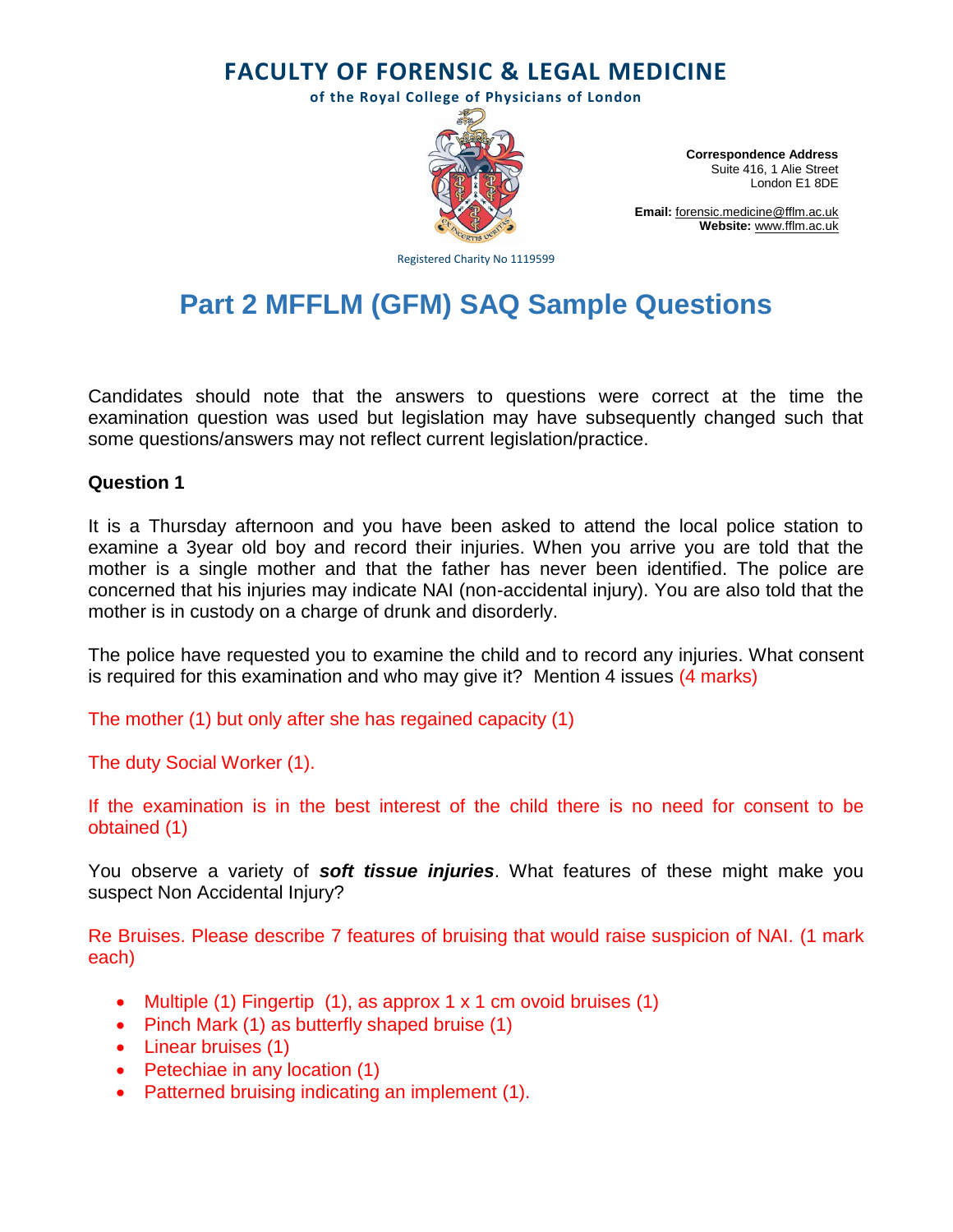List 8 anatomical sites more commonly associated with NAI (8 marks)

- Facial (1)
- Perioral (1)
- $\bullet$  Ear (1)
- $\bullet$  Neck (1)
- $\bullet$  Back (1)
- Abdomen (1)
- $\bullet$  Inner thighs (1)
- Genitalia (1)
- Buttocks (1)

What research can be relied on for estimating the ages of bruising in children? (3 marks)

• None. Langlois et al did not concern children. It is not possible to estimate the ages of bruising with any accuracy in children. (3)

Mention 10 other types of non-fracture injuries raise suspicion of NAI?

- Traction alopecia (1)
- Multiple (1) old scars (1)
- Burns (1), especially cigarette burns (1)
- Bite marks (1)
- Torn frenulum of tongue (1)
- Ligature marks (1)
- $\bullet$  Intra oral injury (1)
- Scalds (1) especially Glove and Stocking (1)

What features of childhood fractures would support the suspicion of NAI? Mention issues of child's age with respect to specific fractures. Mention 9 issues. (9 marks)

- Less than 18 months of age (1)
- Multiple (1) fractures of varying ages (1)
- Rib fractures (1).
- Femoral fracture (1), especially if child not yet walking (1)
- Mid shaft (1) Humeral fracture (1) at less than 3 years (1)
- Skull fractures (1) in infants or toddlers (1)

Following your examination of the child you advise that in your opinion there are signs consistent with non accidental injury. You are told that there have been no previous known problems of this nature. What would you recommend now and what outcomes would you consider to be appropriate? Mention 9 recommendations. (9 marks)

Child to be admitted to hospital (1) for assessment including skeletal survey (1)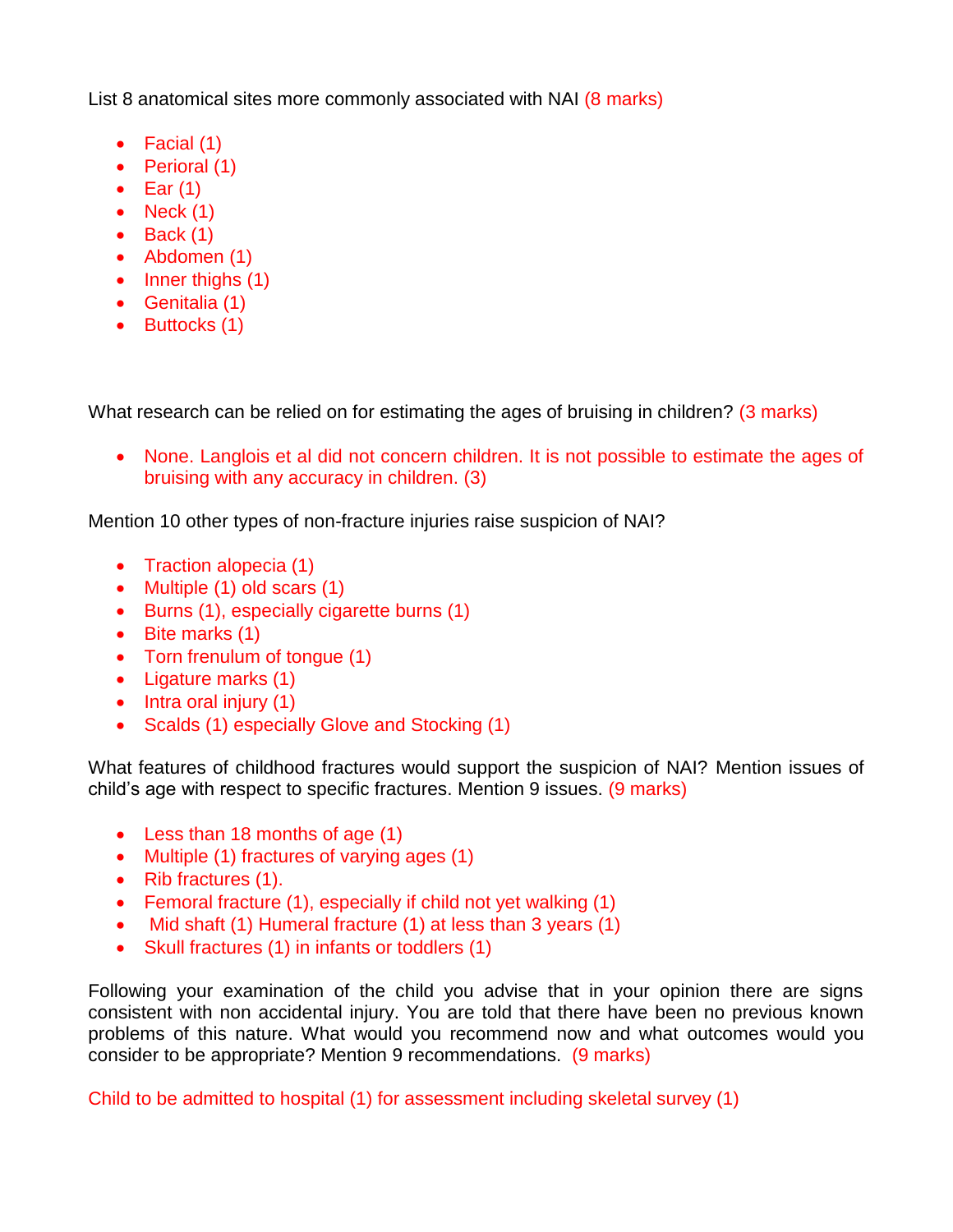Multidisciplinary (1) approach to investigation, involving GP (1), Health Visitors (1), Social workers (1)

If significant cause for concern re NAI, a period of foster care for the child (1) so that the psychosocial and family issues can be assessed (1)

If there are no significant issues identified, child to return of child to the mother (1) under regular Social Services oversight (1) and support (1)

#### **Question 2**

John Ferris is taken into custody on a serious charge and you are asked to assess him with respect to FFD and FFI as he has given a history of anxiety and depression and had injuries on presentation to the Custody Sergeant. You arrive and are told the DP has been searched but no tablets or sharp instruments have been found on his custody entry search.

He tells you that he has been attacked by an unknown person that evening with a knife. On examination, you find injuries.

What 7 specific features may make you consider that these injuries were (manipulative) selfinflicted injuries? (1 mark each)

- 1. Linear incisions or abrasions
- 2. Grouped and parallel
- 3. Superficial and of equal depth
- 4. Avoid vital structures
- 5. Accessible anatomical sites
- 6. Mainly caused by the dominant hand
- 7. Usually appear relatively non-painful
- 8. No voiced suicidal intent

Detainees with personality disorders may harm themselves on purpose (i.e. "Deliberate Self Harm") as attention seeking behaviour, for stress relief or as a "cry for help"

How do these injuries typically differ from (manipulative) self-inflicted injuries? Mention 8 issues (1 mark each)

- 1. More severe and deeper wounds
- 2. May be bruising and lacerations
- 3. Of unequal depth
- 4. May have been apparently painful
- 5. May have inflicted cigarette burns
- 6. May be disfiguring
- 7. Detainees may carry secreted blades
- 8. Often associated with substance misuse
- 9. Often history of other forms of self harm, eg drug overdose or attempted self –hanging.

This detainee now tells you that he is going to kill himself. In general what factors associated with Deliberate Self Harm (DSH) may indicate a high risk of suicide? (mention 12 issues; 1 mark each)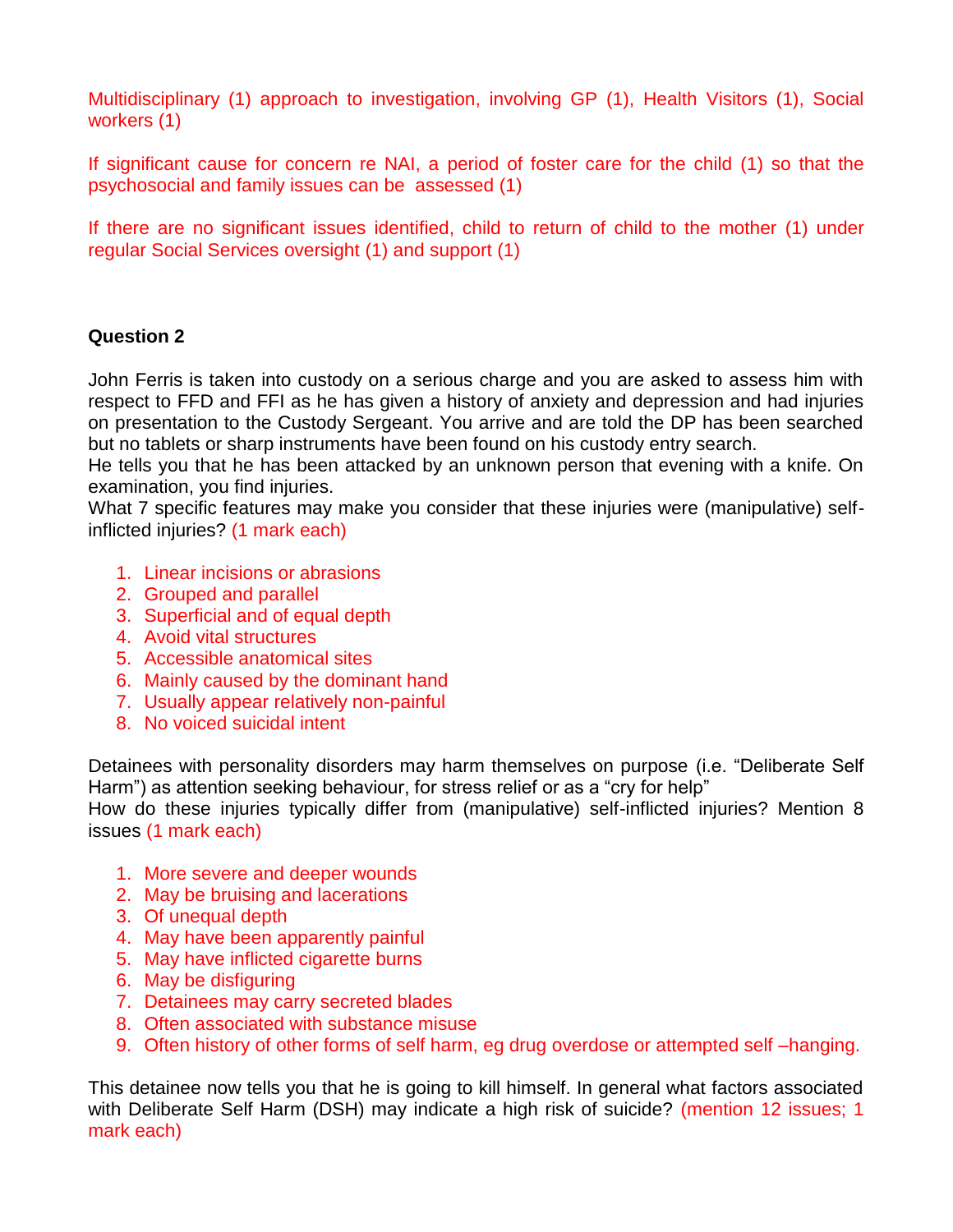- 1. A medically serious act of DSH
- 2. Writing a suicide note
- 3. Having made a plan to kill self
- 4. Precautions having been taken against being found
- 5. Stated wish to die
- 6. Belief that act would have proved fatal
- 7. Expressed regret that act was unsuccessful
- 8. Previous DSH
- 9. Depression
- 10.Psychosis
- 11.Substance Misuse
- 12.Co morbidity
- 13.Impulsive and aggressive personality traits
- 14.Social isolation

What 6 specific areas of mental state assessment would you focus on? (1 mark each)

- 1. His cognitive functions
- 2. History of self harm
- 3. Any signs of substance intoxication
- 4. Somatic signs of depression
- 5. Indicators of psychosis
- 6. Plans for the future
- 7. Drug seeking behaviour

What advice would you give the detention officers re his overnight detention? List 3 issues (1) mark each)

- 1. Make sure he was well searched for blades
- 2. Remove all potentially dangerous objects
- 3. Level 3 obs of Constant CCTV and irregular 15 minute cell visits

Some time later, you are asked to see him again as he is unresponsive in the cell. You find him lying on his back in the middle of the cell floor. His Glasgow Coma Scale is  $E1V1M5 = 7/15.$ 

What is the most likely cause of this current state? (3 marks)

#### **Question 3**

You are asked to appear as an expert witness in a serious case of stabbing. List 8 primary duties as an expert witness? (8 marks)

- 1. To be independent
- 2. To provide objective unbiased opinion
- 3. To only give opinion within your area of expertise
- 4. To give a balance of opinion of facts that support and refute your opinions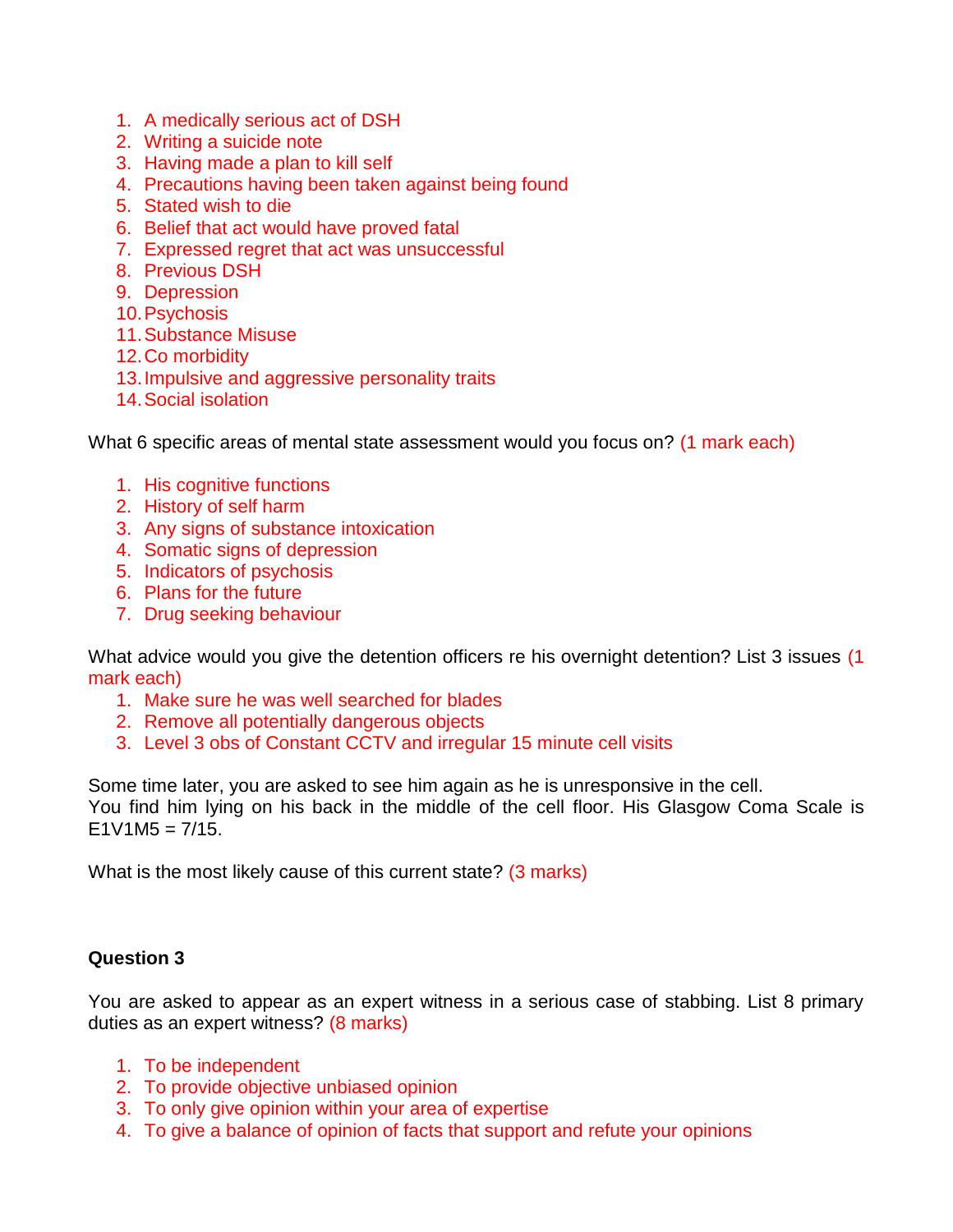- 5. To explain when facts fall outside your expertise
- 6. To explain limitation of data or evidence
- 7. To communicate any changes of opinion
- 8. The opinions expressed represent your true and complete professional opinion.
- 9. To indicated the source of all information I have used.

How would you prepare yourself prior to meeting with counsel in this case? List five issues (5 marks)

- 1. Analyse all documentation provided to you (1)
- 2. Research past relevant cases (1)
- 3. Research relevant (1) and latest edition (1) forensic text books
- 4. Research up-to-date relevant forensic journals (1)
- 5. Consider other possible causes of injuries.(1)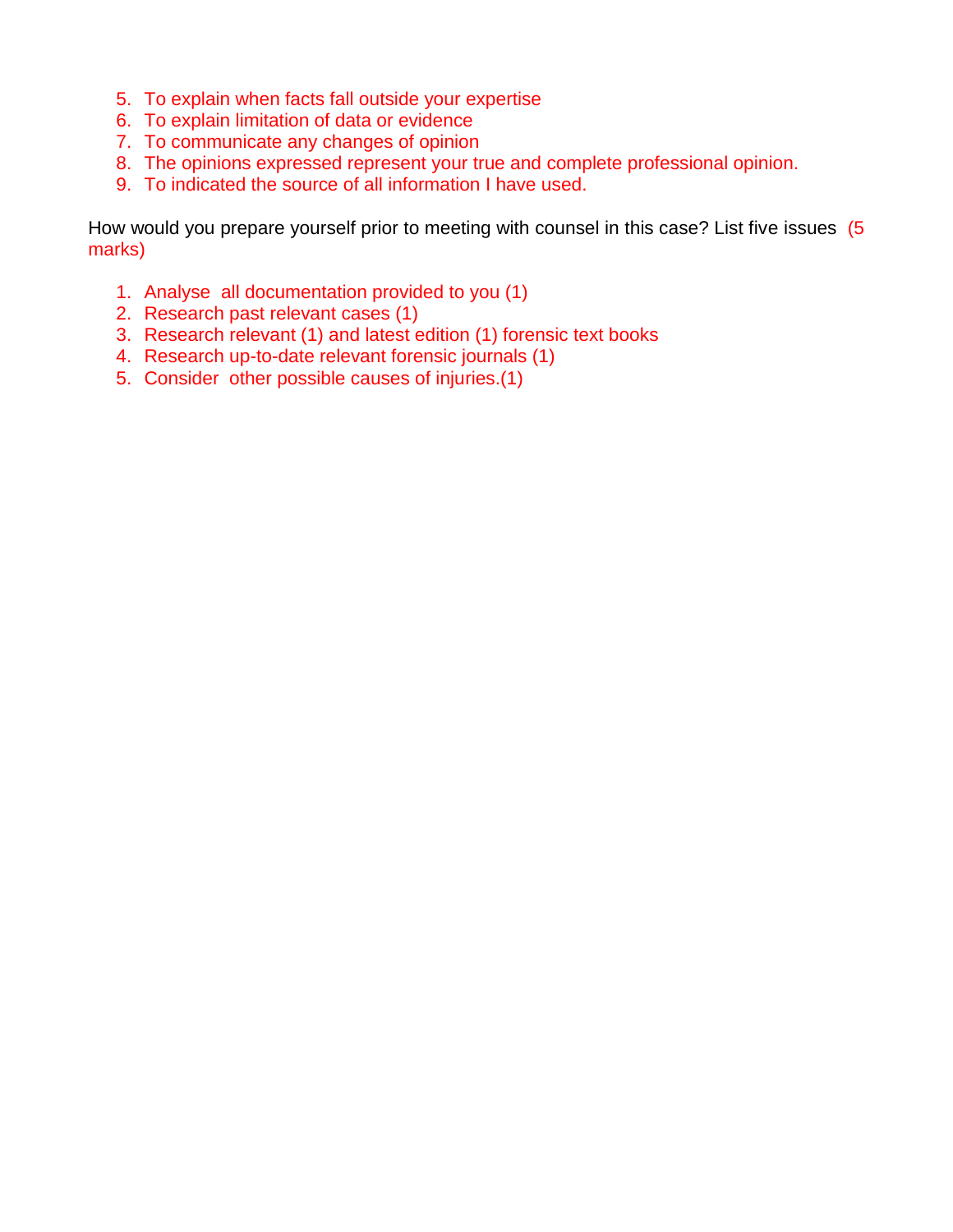List 4 of your main objectives when you meet Counsel? (1 mark each)

- 1. To understand the relevant legal issues
- 2. To give an explanation of your opinion on relevant issues
- 3. To give clear explanation of medical findings in lay terms.
- 4. Consideration of other possibilities of causation
- 5. Discuss evidence that supports and does not support your views

The deceased autopsy shows that the tip of the knife had penetrated the inferior vena cava at about the umbilical level and Counsel advises you that he wore size 40 trousers. He shows you a knife with a 3 inch blade and tells that this was the particular weapon. He asks how much force would have been required to penetrate through to the IVC.

How would you advise him? List 4 relevant medical and forensic issues.

- 1. The IVC is in the centre of the trunk at this level (1) so a 3 inch blade could penetrate quite easily (1)
- 2. Excluding bone, the skin is the main impediment to the passage of a sharp knife through the tissues,. (1)
- 3. The only force required is that which breaches the skin. (1)
- 4. The sharpness of the blade point is the main factor in determining how far a knife sinks into soft tissues. (1)

Who has done the definitive research into the issue of force in stab wounds? (1 mark)

# 1. Professor Bernard Knight.

Later toxicology shows monoacetylmorphine (6MAM) and phenethylamine (PEA) in urine (but not blood).

What is M6G and what is the significance of finding 6 MAM? (3 marks)

- 1. 6 Monoacetyl morphone is the detectable [metabolite](http://en.wikipedia.org/wiki/Metabolite) of [heroin](http://en.wikipedia.org/wiki/Morphine) (1)
- 2. This indicates that the deceased had taken (1) or been given (1) heroin.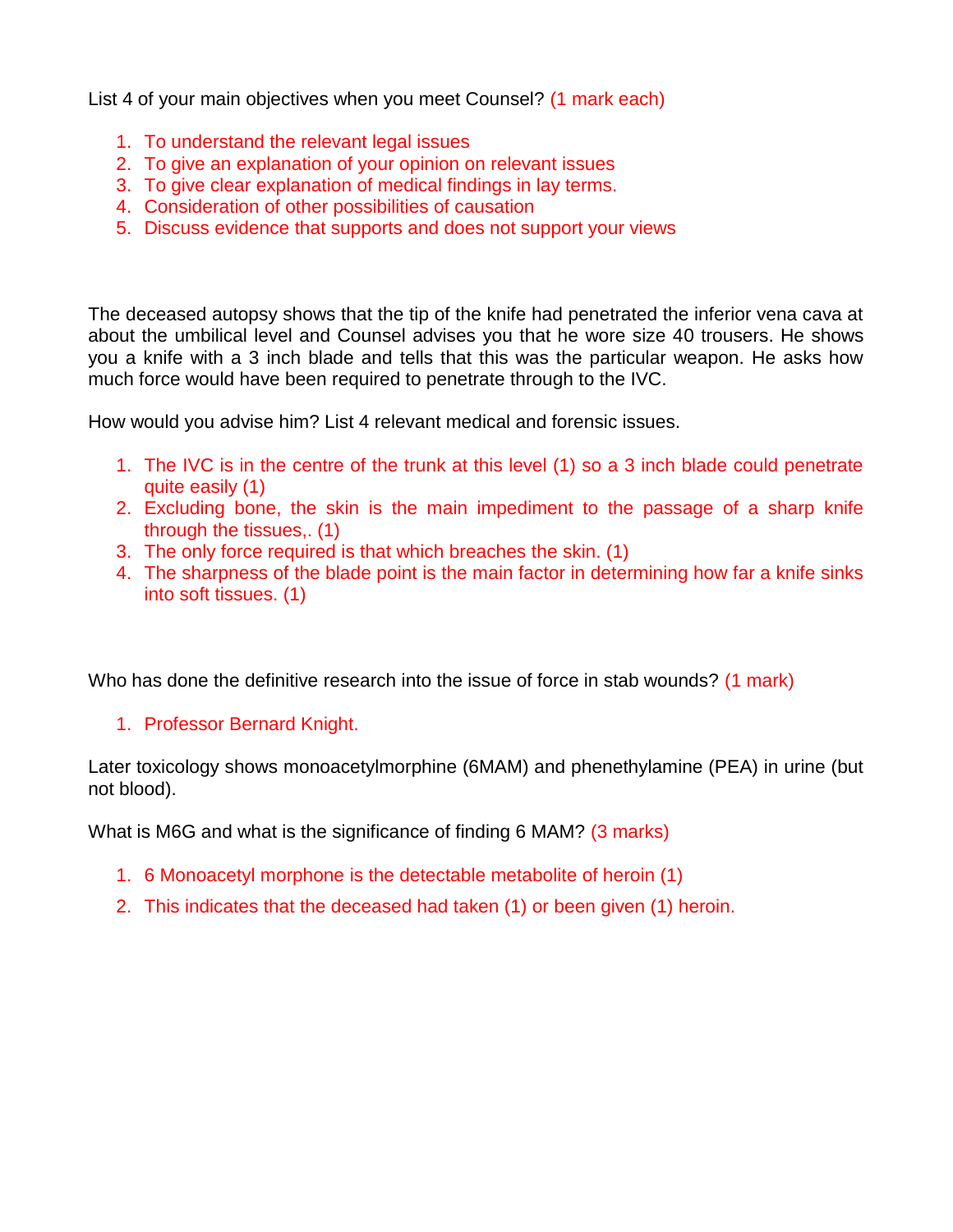What is (exogenous) PEA (2 marks) and what are their effects (2 marks) ?

- 1. Substituted amphetamines
- 2. Often were "legal highs"
- 3. Extreme stimulants
- 4. Psychedelics.

What class of drug are they legislated as (1 mark) and under which legislation (1 mark)? When (to the nearest 2 years) were they made illegal? (1 mark)

- 1. Misuse of Drugs Act 1971
- 2. Class A
- 3. 2002

What is the significance of finding PEA? (3marks)

1. The deceased had taken (1) or been given (1) an amphetamine-based stimulant

What does its presence in urine and not blood suggest? (2marks)

1. The approximate time of ingestion could be estimated.

### **Question 4**

You are a Forensic Physician and have been called at midday to an area of remote woodland where a man in his early twenties has been found hanging by the neck from a tree. The police have found his trousers and under pants in the undergrowth nearby.

As you arrive at the scene you are met by an officer with a clipboard. What 3 pieces of information will he require from you? (1 mark each)

- 1. Your name
- 2. Your role
- 3. Contact information

You are introduced to the investigating officer. List 11 pieces of information information will you require from him? (11 marks)

- 1. His name and rank
- 2. Have paramedics attended?
- 3. Has been scene been changed eg body cut down.
- 4. Time body found
- 5. Circumstances whereby the body was found
- 6. Identity of deceased (if known)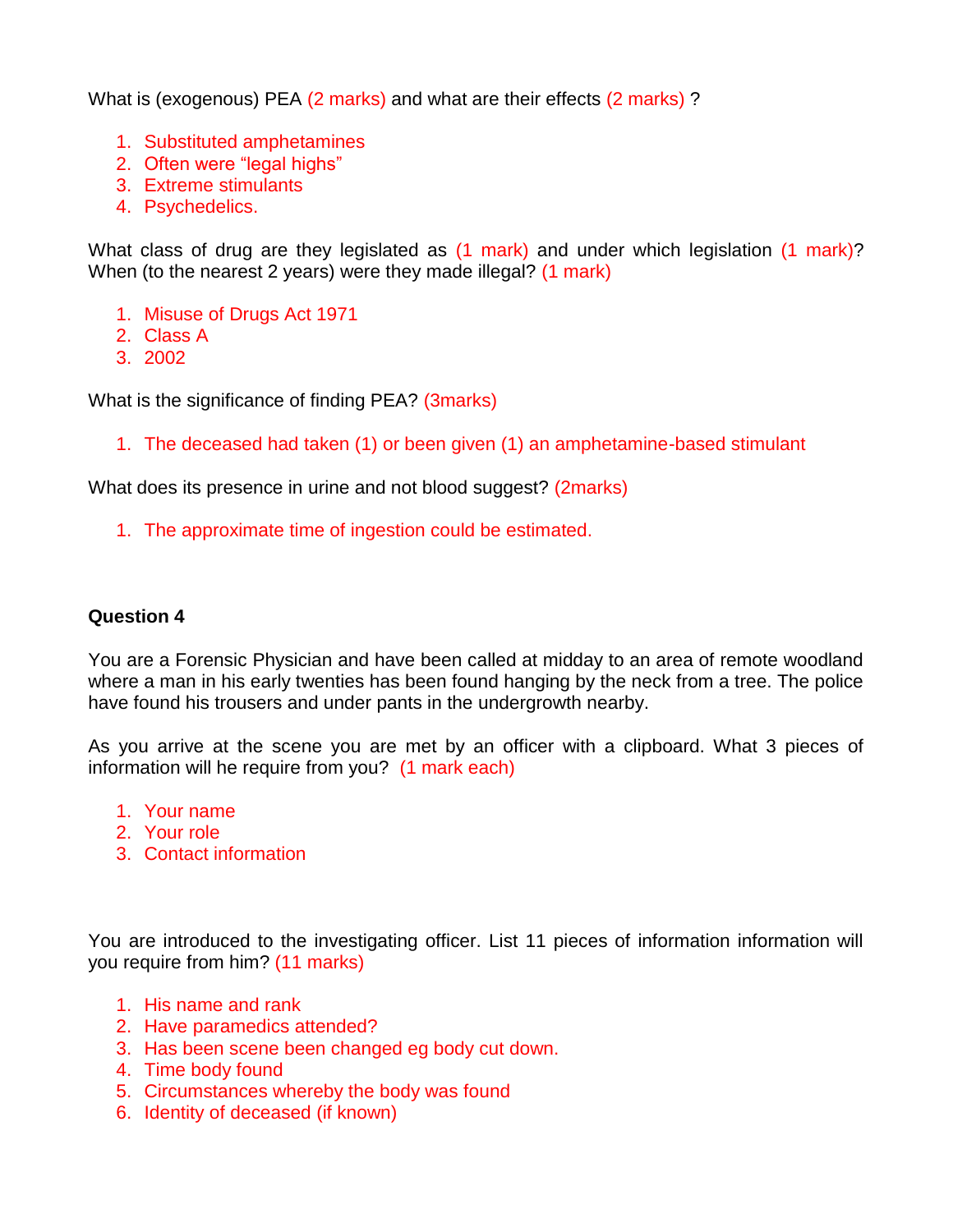- 7. Any known PMH or MH issues
- 8. Any designated approach to the body ie route
- 9. Any specific precautions required re scene preservation.
- 10.Any suicide note
- 11.Drugs / Alcohol at scene
- 12.Any erotic paraphernalia at scene
- 13.Any signs of disturbance at scene indicating a struggle

You may assume that life has been declared extinct. You are now ready to approach the body and what final preparations would you make? (2 marks)

- 1. Protective clothing
- 2. Note taking material or camera

You discover a man suspended by a rope from a low branch of a tree with his feet just reaching the ground. He is naked from the waste down.

List 5 features that would make you suspicious that this was a homicidal hanging? (5 marks)

- 1. Signs of a struggle
- 2. Injuries that are non self inflicted
- 3. Defence wounds
- 4. Ligatures at wrists or ankles
- 5. Inconsistent hypostasis
- 6. A horizontal neck ligature mark

What 5 features might suggest this was a suicidal hanging? (5 marks)

- 1. Feasibility that ligature was self tied
- 2. Ligature mark rises to a suspension point
- 3. Suicide note
- 4. Equipment to facilitate self hanging eg a log
- 5. History of mental illness

Name 10 features might be present which would suggest auto-erotic asphyxia as a cause of death? (11 marks)

- 1. A release mechanism to the ligature
- 2. Evidence of previous similar activity
- 3. Padding to the neck
- 4. Partial or complete nudity
- 5. Erotic / pornographic literature at scene
- 6. Erotic clothing eg rubber
- 7. Amyl nitrite
- 8. Binding of the genitalia
- 9. Self applied gagging / smothering
- 10.Evidence of masturbation
- 11.Objects that may have been used for penetration usually via anus.
- 12.Clothing left neatly folded at scene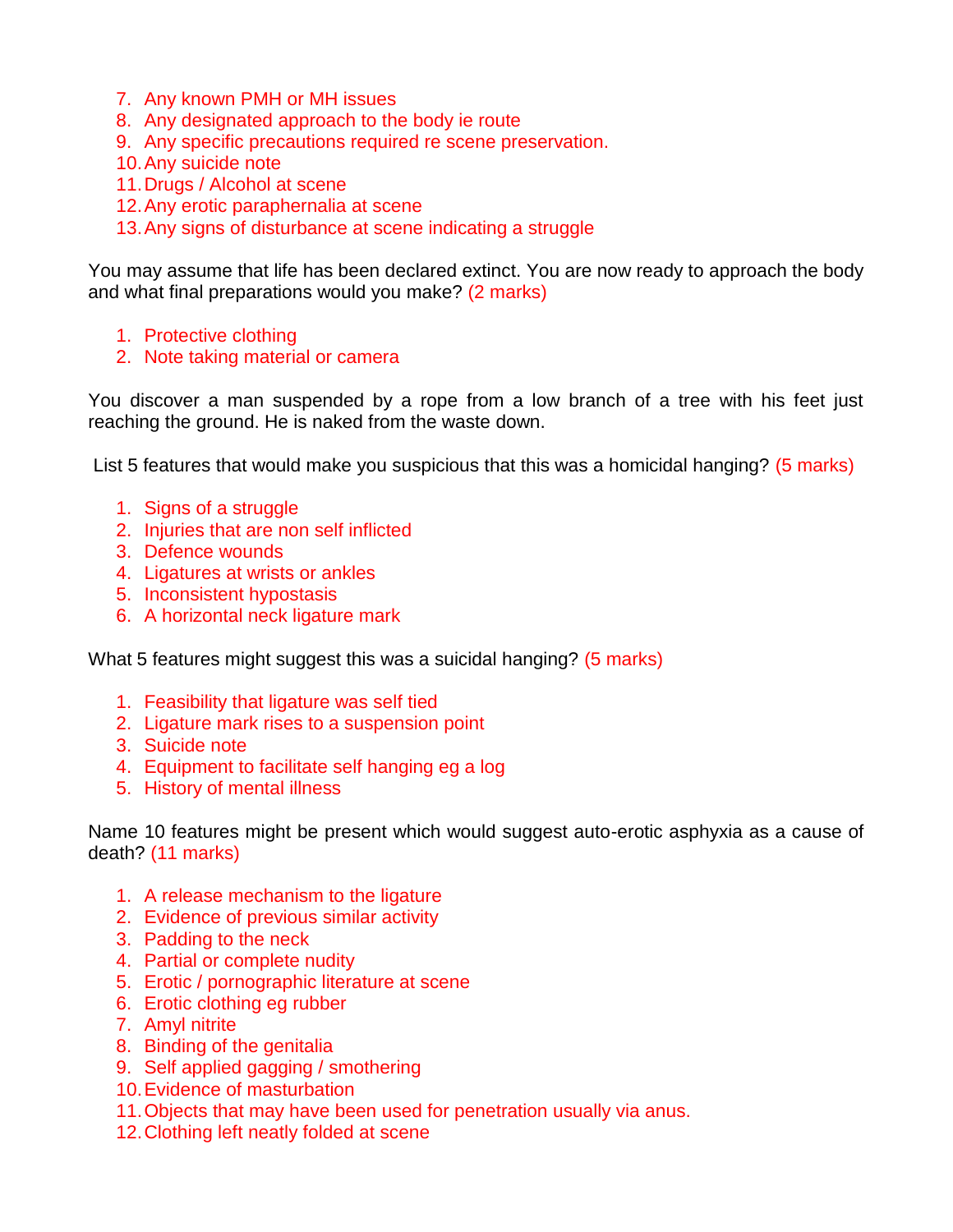# **Question 5**

You are the forensic physician on duty and you are phoned to ask you to attend a police station to take intimate samples from a 23 year old male who is suspected of the rape of a 19 year old male. List 6 questions you would need to ask before setting out. (6 marks)

1. How long ago did the alleged rape take place?

2. Has an Inspector who is not involved in the investigation given authorisation for intimate samples to be taken?

3. Has the detainee agreed to the taking of intimate samples?

4. Has the detainee any objections to being examined by a doctor of your gender?

5. Are there any other concerns about the condition of the detainee?

6. Specifically, is the detainee suffering from any condition which might affect his capacity to consent?

7. Are there the correct forensic kits at the police station?

When you arrive at the police station you are asked to take forensic samples from the detainee. You are told the alleged assault involved penile anal penetration and took place after all the parties concerned had been out drinking at a gay night club the previous night, but that the complainant and suspect had not previously met before this. List 12 samples you would take from the suspect. The suspect of the suspect of the suspect of the suspect of the suspect of the suspect

- 1. Head hair
- 2. Pubic hair
- 3. Fingernail clippings and/or swabs
- 4. Control swab unopened
- 5. Swab shaft of penis and foreskin (wet)
- 6. Swab shaft of penis and foreskin (dry)
- 7. Swab coronal sulcus and inner foreskin (wet)
- 8. Swab coronal sulcus and inner foreskin (dry)
- 9. Swab glans (wet)
- 10.Swab glans (dry)
- 11.Gloves used
- 12.Blood for toxicology
- 13.Urine for toxicology
- 14.Buccal scrapes (x2)

You are told there is a second suspect from the same incident to see. There is effectively noone else who can see this individual as your colleagues are tied up elsewhere in the city dealing with the aftermath of a football match. List 4 issues you would discuss with the officer in the case with respect to any forensic samples taken from the second suspect.

2 marks each (max 8 marks)

- 1. There is a risk of cross contamination as you have already taken samples from the first suspect.
- 2. The best course of action would be to have a separate clinician see the second suspect in a different examination facility.